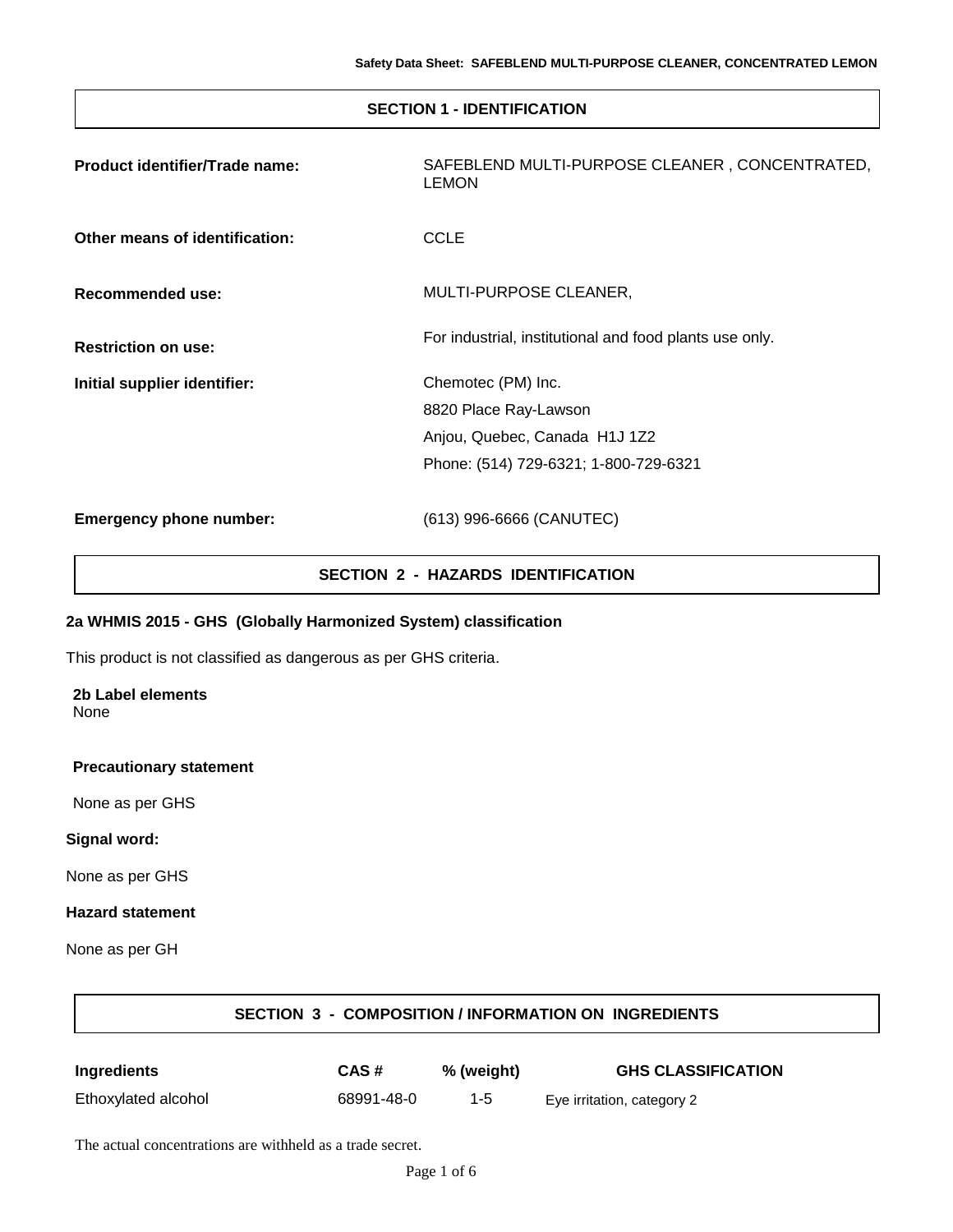.

# **SECTION 4 - FIRST AID MEASURES**

### **4a Description of first aid measures**

### **Eye contact:**

Flush or rinse eyes with water after contact. If eye irritation persists, get medical advice.

### **Skin contact:**

Rinse thoroughly with water. If irritation occurs, get medical advice.

### **Inhalation:**

No effect expected.

**Ingestion:**

Rinse mouth with water. Never give anything by mouth if the person is unconscious.

### **4b Most important symptoms and effects**

*Eye:* May cause slight irritation, redness, tears, burning sensation. **Skin:** May dry skin. Prolonged contact may cause irritation. *Inhalation:* No effect expected. *Ingestion:* May cause slight irritation, headache, abdominal pain, diarrhoea, nausea and vomiting.

# **4c Immediate medical attention and special treatment needed**

No special treatment

# **SECTION 5 - FIRE FIGHTING MEASURES**

### **5a Extinguishing media**

Suitable extinguishing media: Water (if possible avoid powerful jets), foam, dry chemicals, carbon dioxide. Product itself is not flammable. Unsuitable extinguishing media: None known.

### **Specific hazards for product**

Hazardous combustion products: Oxides of carbon, nitrogen and other irritating gases.

### **Special protective equipment and precautions for firefighters**

Special fire-fighting procedures/equipment:

During a fire, irritating smoke and fumes may be generated. A self-contained breathing apparatus is required for fire-fighting personnel to protect themselves from irritating products produced during the combustion. Move containers from fire area if it can be done without risk. A stream of water directed into the product generates a lot of foam.

# **SECTION 6 - ACCIDENTAL RELEASE MEASURES**

# **6a Personal precautions, protective equipment and emergency procedures**

Personal protection:

Avoid contact with eyes. Use adequate aeration and ventilation. Floor will be slippery in case of a spill. Use

appropriate personal protection equipment (see section 8)

# **6b Methods and materials for containment and cleaning:**

Stop the leak. For large spills, pump the product into drums or clean up spills using absorbent material. Resume cleaning by rinsing with water. Caution: floors will be slippery.

# **6c Environmental precautions:**

Product is biodegradable. Do not let large quantities go to the sewers.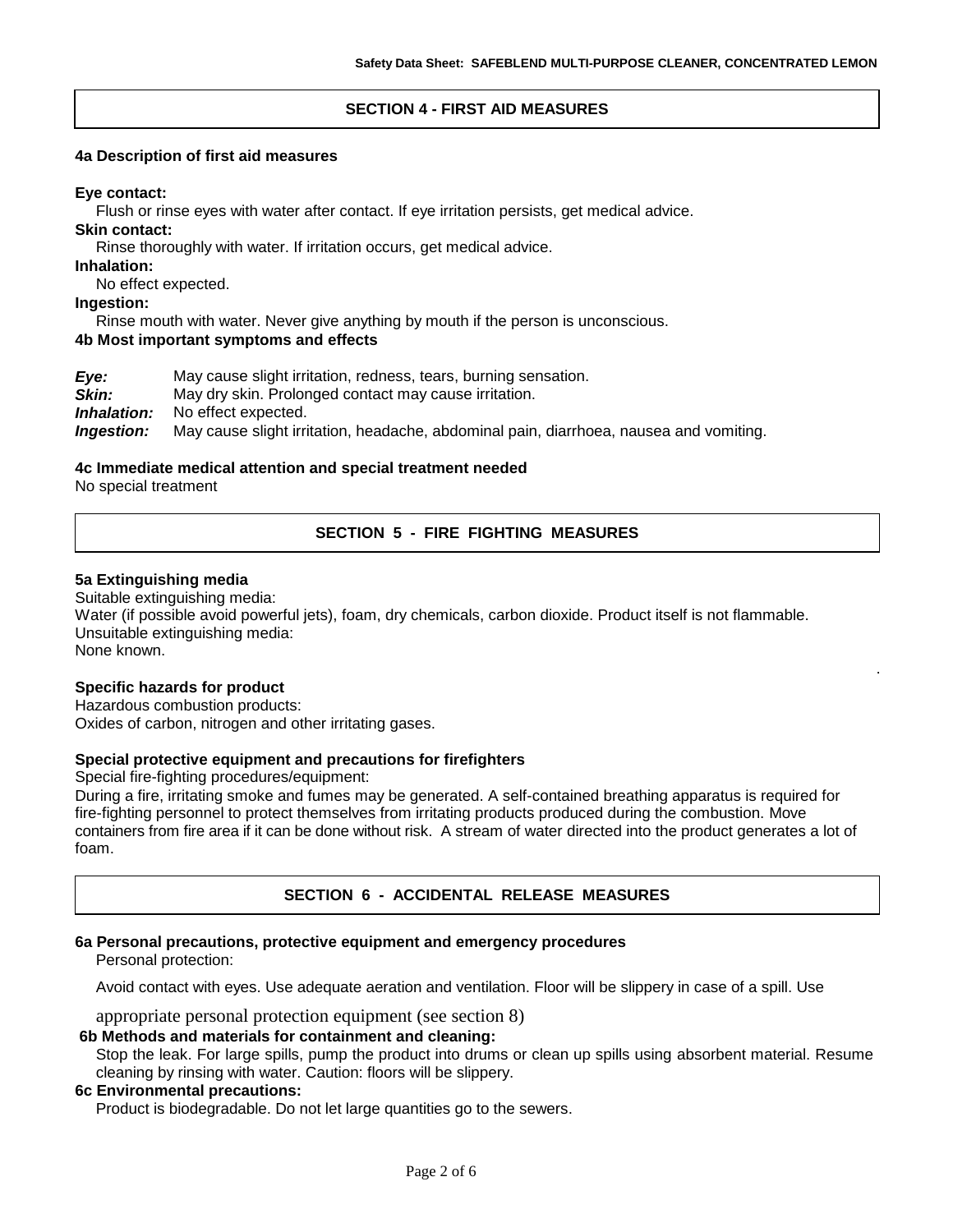### **SECTION 7 - HANDLING AND STORAGE**

#### **7a Precautions forSafe handling:**

Avoid contact with eyes. When used as directed, no special precautions.

#### **7b Condition for safe storage:**

Store in a sealed container in a well-ventilated place. Do not store with food products. Keep from freezing.

### **7c Special packaging materials:** none.

No incompatibility with most materials found in most workplaces.

### **SECTION 8 - EXPOSURE CONTROLS AND PERSONAL PROTECTION**

#### 8a Control parameters

|                     | Ontario Time-weighted Average<br>Limit (TWA) | Ontario Short-Term Exposure<br>Limit (STEL) | <b>Notations</b> |
|---------------------|----------------------------------------------|---------------------------------------------|------------------|
| Ethoxylated alcohol | None established                             | None established                            |                  |

#### **8b Engineering controls:**

Not required under normal applications.

#### **8c Individual protection measures**

Respiratory Protection:

Not required under normal applications.

Skin protection and other protective equipment:

Waterproof boots for large spills. Rubber gloves.

#### Eye / face protection:

Not required under normal applications.

#### General hygiene considerations:

**KEEP OUT OF REACH OF CHILDREN.** Avoid contact with eyes. Never eat, drink, or smoke in work areas. Good hygiene is recommended after use of this product.

### **SECTION 9 - PHYSICAL AND CHEMICAL PROPERTIES**

| Appearance and odour:<br><b>Odour threshold:</b><br>pH :                   | Green liquid, lemon odour.<br>N/Av<br>11.0-11.4<br>Approximately 0 °C |
|----------------------------------------------------------------------------|-----------------------------------------------------------------------|
| Melting point and freezing point:<br><b>Boiling point:</b><br>Flash point: | Approximately 100 °C<br>None to boil                                  |
| Evaporation rate (n-BuAc =1):                                              | Approximately 0.4 (water)                                             |
| Lower flammable limit (% by volume):                                       | N/Av                                                                  |
| Upper flammable limit (% by volume):                                       | N/Av.                                                                 |
| Explosion data - Sensitivity to mechanical impact:                         | Not sensitive                                                         |
| <b>Explosion data - Sensitivity to static discharge:</b>                   | Not sensitive                                                         |
| Vapour pressure (mm Hg)                                                    | Approximately 20 (water)                                              |
| Vapour density:                                                            | Approximately 0.6 (water)                                             |
| Specific gravity or density (water = 1 at $4^{\circ}$ C):                  | 1.03 g/cm <sup>3</sup> $@$ 20 °C                                      |
| <b>Solubility in water:</b>                                                | Miscible                                                              |
| Partition coefficient - n-octanol/water:                                   | Not available                                                         |
| <b>Auto-ignition temperature:</b>                                          | Not available                                                         |
| <b>Decomposition temperature</b>                                           | Not available                                                         |
| <b>Viscosity:</b>                                                          | <100 cps @ 25 $^{\circ}$ C                                            |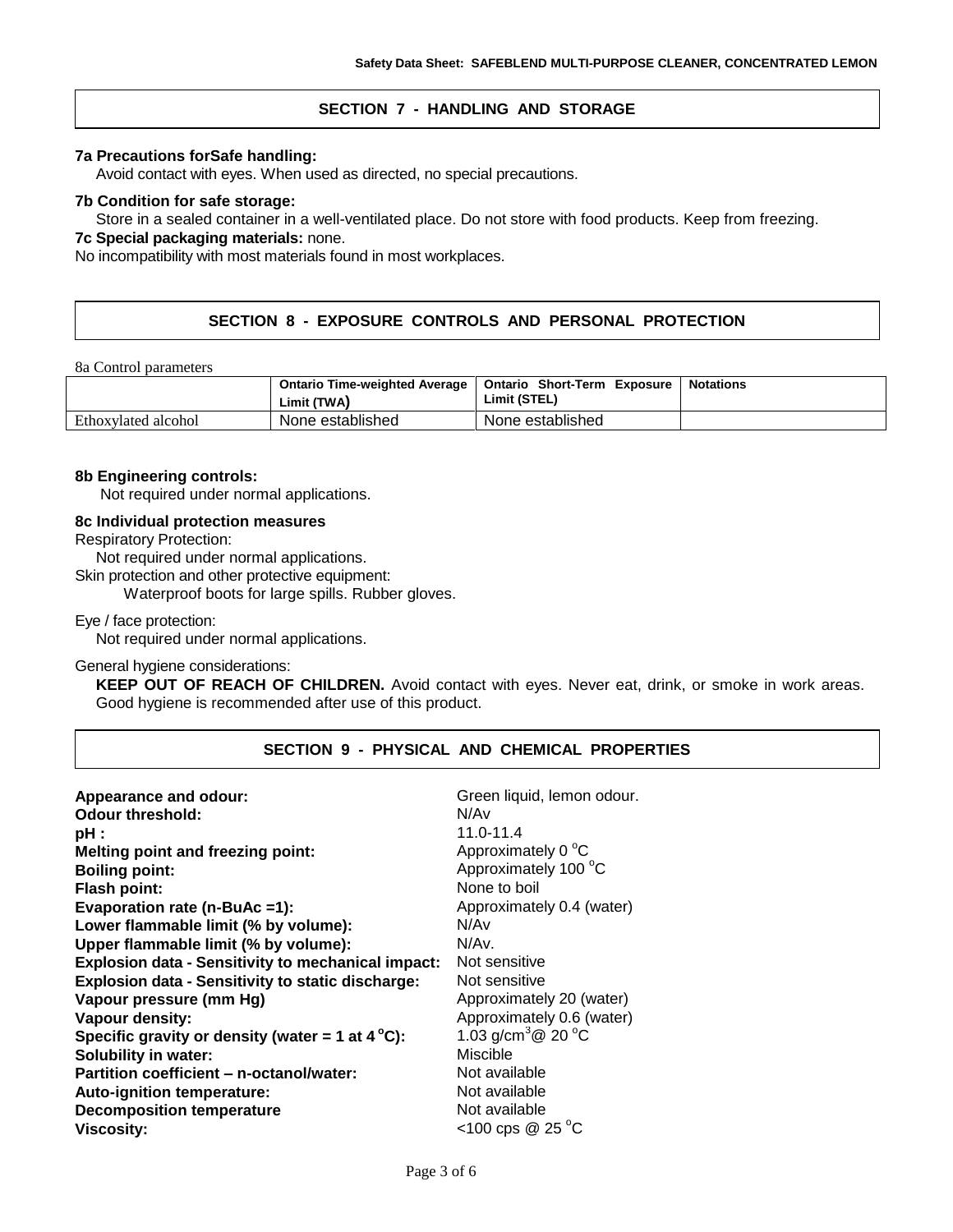### **SECTION 10 - STABILITY AND REACTIVITY**

#### **10a Reactivity:**

Not applicable when used as directed.

### **10b Chemical stability :**

Stable at room temperature, in normal handling and storage conditions. **10c Possibility of hazardous reactions:**

May react with strong acids.

# **10d Conditions to avoid:**

Avoid contact with strong acids.

### **10e Incompatible materials** Strong acids **10f Hazardous decomposition product***s***:** With strong acids: heat, water vapour.

### **SECTION 11 - TOXICOLOGICAL INFORMATION**

### **Primary entry route(s):** Eye and ingestion.

*Eye:* May cause irritation, redness, tears, burning sensation.

**Skin:** May dry skin. Prolonged contact may cause irritation.

*Inhalation:* No effect expected.

*Ingestion:* May cause slight irritation, headache, abdominal pain, diarrhoea, nausea and vomiting.

| <b>Carcinogenicity:</b>                                   | No ingredient listed by IARC as a possible carcinogen. |
|-----------------------------------------------------------|--------------------------------------------------------|
| Teratogenicity, mutagenicity, other reproductive effects: | Mutagenic tests have been negative for ingredients     |
| <b>Skin sensitization:</b>                                | Ingredients not sensitizing as per OECD 406            |
| <b>Respiratory tract sensitization:</b>                   | Not available                                          |
| <b>Synergistic materials:</b>                             | Not available                                          |
| Other important hazards:                                  | Not available                                          |

Toxicological data: The calculated LD<sub>50</sub> for this product is greater than 10,000 mg/Kg, oral, rat; our products are not tested on animals.

| Inaredient                          | $LD_{50}$ (route, species)    | $LC_{50}$ # hours (species) |
|-------------------------------------|-------------------------------|-----------------------------|
| Ethoxylated alcohol                 | $>2,000$ mg/kg (oral, rat)    | N/Av                        |
|                                     | >2,000 mg/kg (dermal, rabbit) | N/Av                        |
| Fernand Jotalle peter to Occident O |                               |                             |

#### **For more details, refer to Section 3.**

# **SECTION 12 - ECOLOGICAL INFORMATION**

### **12a Ecotoxicity :**

| <b>TOXICITY (Fish)</b>    | <b>Results</b>       | <b>Exposure time</b> | <b>Method</b> |
|---------------------------|----------------------|----------------------|---------------|
| Ethoxylated alcohol       | 70.1 mg/kg           | 48H                  | Not available |
|                           |                      |                      |               |
| <b>TOXICITY</b> (Daphnia) | <b>Results</b>       | <b>Exposure time</b> | <b>Method</b> |
| Ethoxylated alcohol       | 5.3 $mg/L$           | 48H                  | Not available |
|                           |                      |                      |               |
| <b>TOXICITY</b> (Algea)   | <b>Results</b>       | <b>Exposure time</b> | <b>Method</b> |
| Ethoxylated alcohol       | <b>NOT AVAILABLE</b> |                      |               |

**12b Persistence and degradability:** Product is expected to be readily biodegradable as per OECD 301.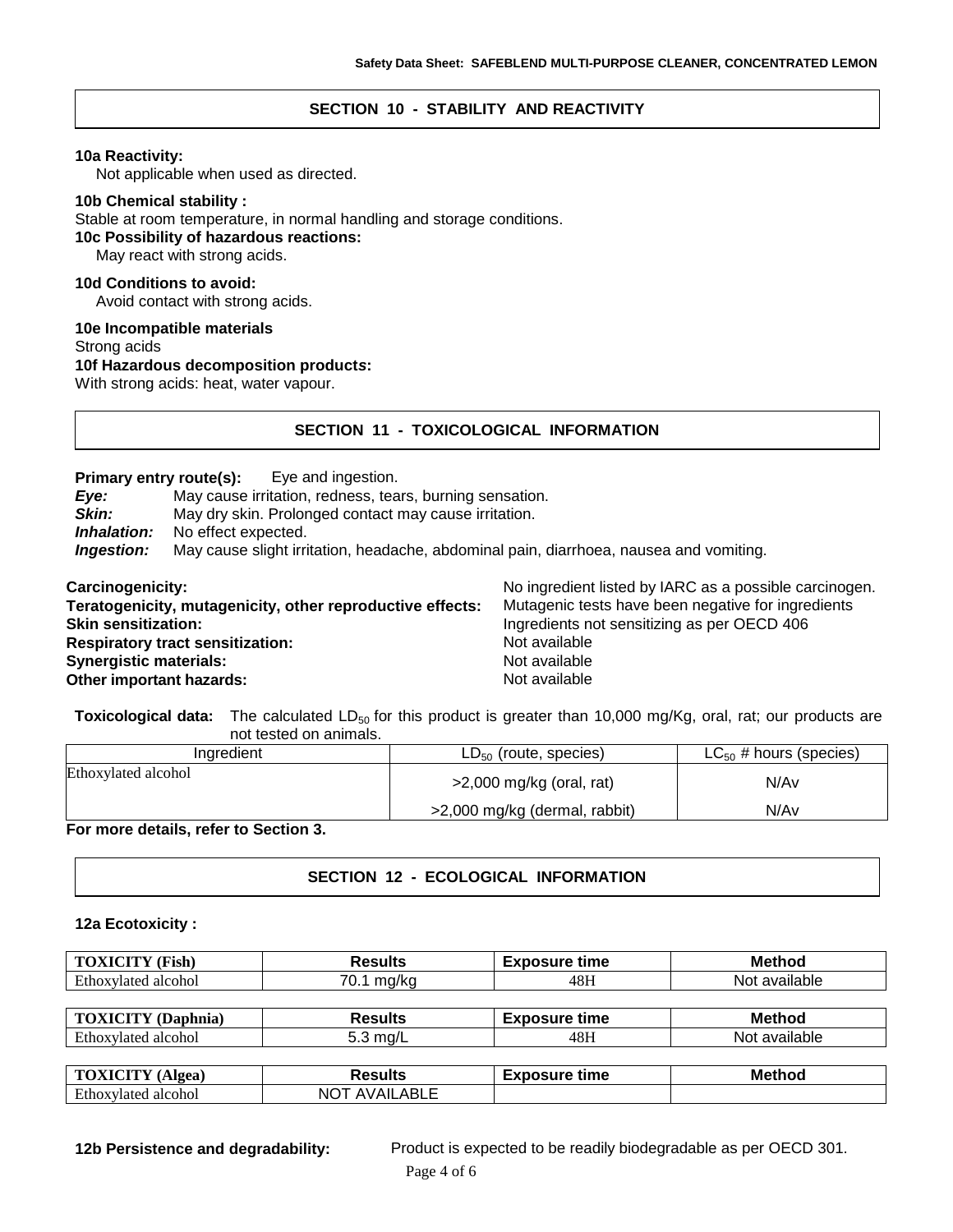| <b>12c Bioaccumulation potential:</b> | Not available                          |
|---------------------------------------|----------------------------------------|
| 12d Mobility in soil:                 | There is no test data on this product. |
| 12e Other adverse effect              | No applicable information found        |

### **SECTION 13 - DISPOSAL CONSIDERATIONS**

Eliminate according to federal, provincial and local regulations.

For additional information, at the federal level, see http://www.ec.gc.ca/gdd-

mw/default.asp?lang=En&n=39D0D04A-1

In Alberta, see http://esrd.alberta.ca/waste/hazardous-waste-management/default.aspx

In B.C., see http://www2.gov.bc.ca/gov/topic.page?id=DC31CEF84F634025839C66F7F80164E8

In Manitoba, see http://www.gov.mb.ca/conservation/eal/haz-waste/faq/index.html

In New-Brunswick, see http://breaudisposal.nb.ca/breaudisposal/prohibited\_waste.htm

In NFLD, see http://www.env.gov.nl.ca/env/env\_protection/waste/

Material Safety Data Sheet: SAFEBLEND DISH DETERGENT

Page 5 of 6

In Northwest territories, see http://www.enr.gov.nt.ca/programs/hazardous-waste

In Nova Scotia, see http://novascotia.ca/snsmr/paal/nse/paal180.asp

In Nunvaut, see http://www.nmto.ca/course/other-training/hazardous-waste-management

In Ontario, see https://www.ontario.ca/environment-and-energy/hazardous-waste-management-business-and-

industry

In PEI, see http://www.gov.pe.ca/environment/hazardous-waste

In Quebec, see http://www.mddelcc.gouv.qc.ca/matieres/dangereux/

In Saskatchewan, see http://www.publications.gov.sk.ca/details.cfm?p=24515

In Yukon, see http://www.env.gov.yk.ca/air-water-waste/special\_waste\_regs.php

# **SECTION 14 - TRANSPORTATION INFORMATION**

**Transportation of Dangerous Goods (TDG) in Canada :** Not regulated

UN number Not applicable Proper shipping name: Not applicable Class: Not applicable Identification number: Not applicable Packing group: Not applicable Special case: Not applicable Special case:

# **SECTION 15 - REGULATORY INFORMATION**

### **In Canada**

### **WHMIS information:**

This product has been classified in accordance with the hazard criteria of the Hazardous Products Regulations (HPR) and this safety data sheet (SDS) contains all the information required by the HPR.

**WHMIS Classification:** See section 2a